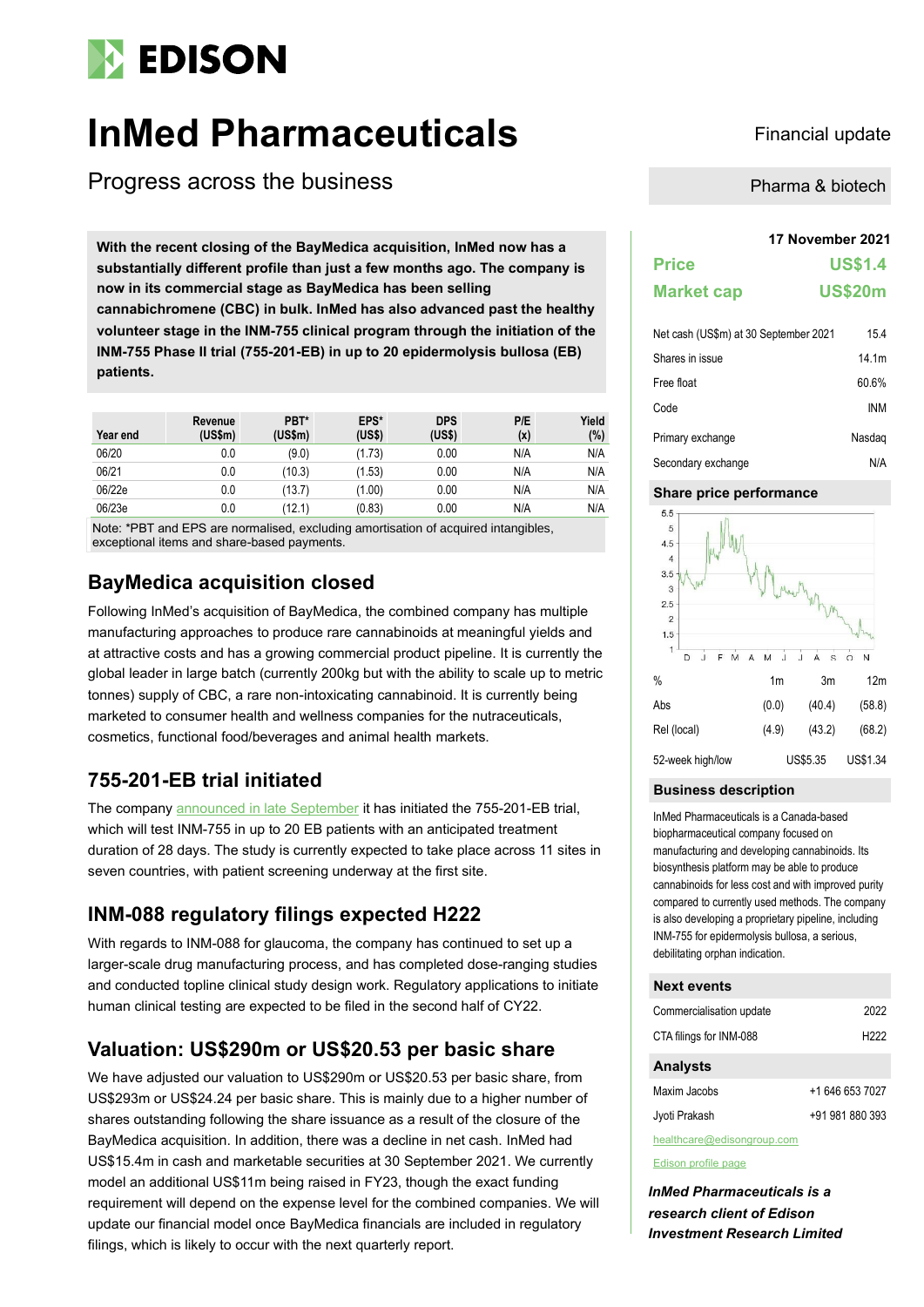

### **Transforming InMed**

Following the [closure of the BayMedica acquisition,](https://investors.inmedpharma.com/news-releases/news-release-details/inmed-pharmaceuticals-completes-acquisition-baymedica-creating) the combined company will have multiple approaches to produce rare cannabinoids at meaningful yields and at attractive margins. BayMedica provides expertise in the use of chemical synthesis and yeast biosynthesis to manufacture cannabinoids, while InMed provides expertise in using *E. coli* (bacteria) for cannabinoid manufacturing through its IntegraSyn platform. This acquisition puts InMed in an attractive position to take advantage of the health and wellness market. As mentioned in the recent Edison report on biosynthesis (Biosynthesis: [Taking the cannabinoid market to new heights\)](https://www.edisongroup.com/investment-themes/biosynthesis-taking-the-cannabinoid-market-to-new-heights/), the global market for consumer packaged goods (CPG) and pharma cannabinoid biosynthesis products is predicted to reach C\$10bn in 2025 (~US\$8bn) and C\$115bn (~US\$90bn) by 2040 according to Raymond James.

The need to find alternative methods to manufacture cannabinoids, especially rare cannabinoids, is clear. Plant-based extraction of cannabinoids is time consuming (it takes three to 10 months just to cultivate the plant), which also requires a high degree of purification as otherwise the product would likely have unwanted pesticides, molds, fungi or bacteria, residual solvents, and non-target cannabinoids. For example, it was noted during the FDA advisory committee meeting to discuss the potential approval of GW Pharmaceuticals' Epidiolex (CBD) for pediatric epilepsies that there was as much tetrahydrocannabinol (THC) in its pharmaceutical grade compound as some of the lower doses of dronabinol, an FDA-approved THC product. Additionally, only a few cannabinoids, such as THC and cannabidiol (CBD), are plentiful enough in the plant to be extracted in an economically viable fashion.

BayMedica has already demonstrated an ability to manufacture rare cannabinoids at scale. BayMedica is currently the global leader in large batch (currently 200kg but with the ability to scale up to metric tonnes) supply of CBC, a rare non-intoxicating cannabinoid. Preclinical studies have shown its ability to inhibit the growth of cancer cells,<sup>1</sup> block pain,<sup>2</sup> potentially promote brain health,<sup>3</sup> combat depression<sup>4</sup> and inhibit acne.<sup>5</sup> It is currently being marketed to consumer health and wellness companies focused on nutraceuticals, cosmetics, functional food/beverages and animal health. The company has indicated that cumulative revenue since the December 2019 launch was US\$2.5m. However, we do not have information on the burn rate or cash needs of BayMedica. We will update our financial model once more financial information on BayMedica is released.

In addition to CBC, which is already at commercial scale, BayMedica is currently scaling up on tetrahydrocannabivarin (THCV), cannabidivarin (CBDV) and cannabinol (CBN) at food grade and expects to launch additional products in the next six to 12 months. THCV has been shown in

<sup>1</sup> Ligresti et al., Antitumor Activity of Plant Cannabinoids with Emphasis on the Effect of Cannabidiol on Human Breast Carcinoma. *Journal of Pharmacology and Experimental Therapeutics*, 2006 318(3), 1375– 1387.

<sup>2</sup> Maione et al., Non-psychoactive cannabinoids modulate the descending pathway of antinociception in anaesthetized rats through several mechanisms of action. *British Journal of Pharmacology,* 2011 Feb;162(3):584-96.

<sup>3</sup> Shinjyo et al., The effect of cannabichromene on adult neural stem/progenitor cells. *Neurochemistry International*. 2013 Nov;63(5):432-7.

<sup>4</sup> El-Alfy et al., Antidepressant-like effect of delta9-tetrahydrocannabinol and other cannabinoids isolated from Cannabis sativa L. *Pharmacology, Biochemistry and Behavior*. 2010 Jun;95(4):434-42.

<sup>5</sup> Olah et al., Differential effectiveness of selected non-psychotropic phytocannabinoids on human sebocyte functions implicates their introduction in dry/seborrhoeic skin and acne treatment. *Experimental Dermatology* 2016 Sep;25(9):701-7.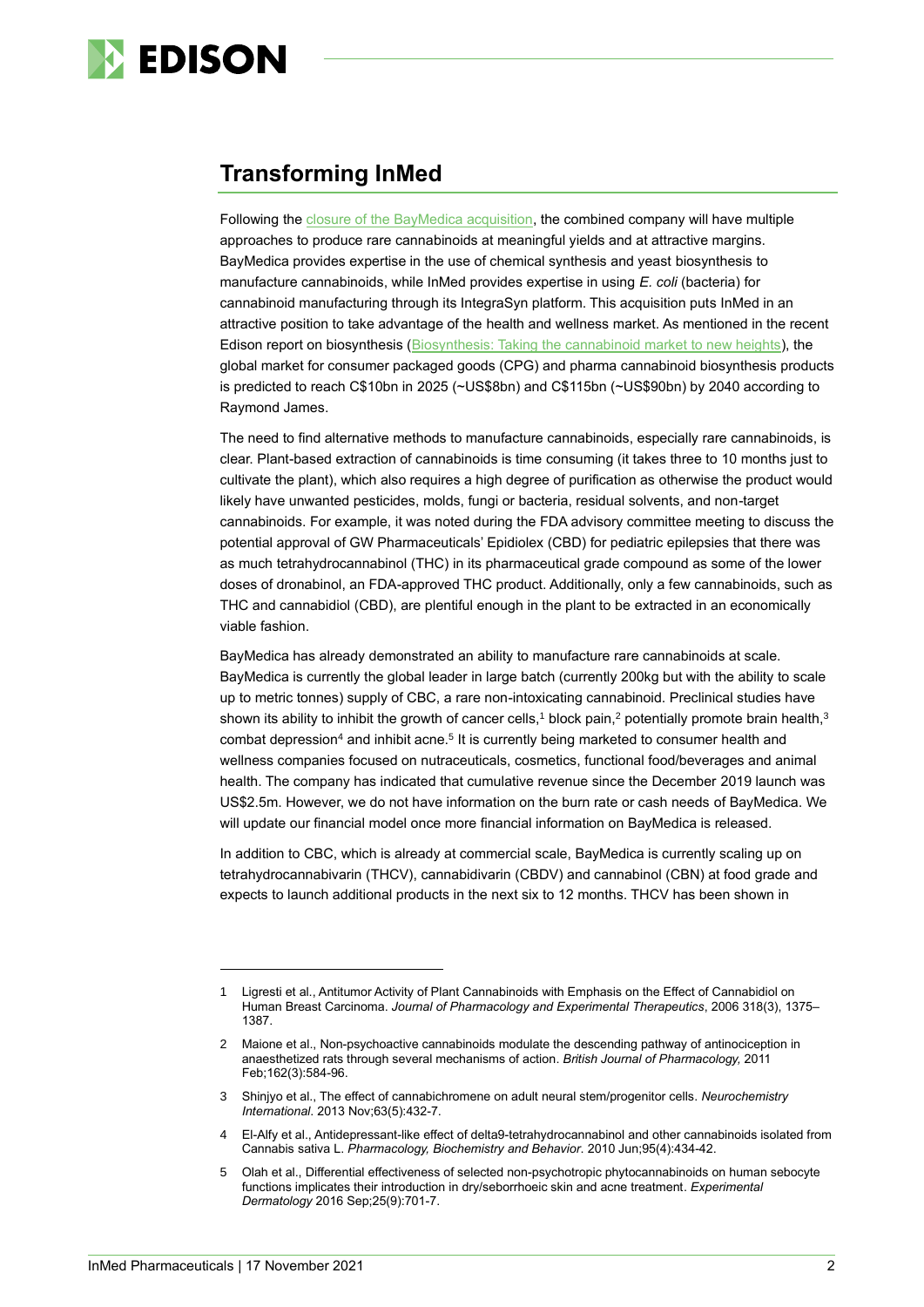

preclinical studies to have an impact on obesity,<sup>6</sup> epilepsy<sup>7</sup> and Parkinson's disease.<sup>8</sup> Additionally, human clinical data demonstrated the potential for THCV to improve glycemic control in Type 2 diabetics. <sup>9</sup> CBDV is being investigated by GW Pharmaceuticals (acquired by Jazz Pharmaceuticals in May 2021) in a number of indications. A Phase IIa study in adults with focal seizures did not meet its primary endpoint but trials are ongoing in [autism](https://www.clinicaltrials.gov/ct2/show/NCT03202303) and [Prader-Willi Syndrome.](https://www.clinicaltrials.gov/ct2/show/NCT03848481) GW/Jazz has also indicated interest in the treatment of Rett syndrome.

With regards to CBN, it has been the focus of InMed's pharmaceutical pipeline with INM-755, which has entered Phase II for EB, and INM-088, which is in preclinical development for glaucoma. Broadly, there is evidence of efficacy across a plethora of indications. Key for the treatment of EB (a rare debilitating genetic dermatologic disorder characterized by skin fragility where just wearing normal clothing can lead to wound formation), CBN has been shown in a variety of published preclinical studies to have an effect on pain,<sup>10</sup> inflammation (due to the inhibition of the expression of cytokines)<sup>11</sup> and bacterial infection.<sup>12</sup> In addition, and presented at the 2020 EB World Congress in London, InMed has demonstrated in its own preclinical studies an effect on both pain and inflammation. In pain, InMed's research has demonstrated a positive impact in nerve growth factor (NGF) induced pain models in rats. With regards to inflammation, CBN was tested on IL-8 and MMP-9, markers of inflammation suspected of having links with blister formation in EB simplex (both IL-8 and MMP-9 are upregulated in blisters) and in chronic cutaneous inflammation. Depending on dose, IL-8 was reduced by 35–54% and MMP-9 was reduced by 22–40%.

CBN has previously been shown to have efficacy in glaucoma. In cats, CBN has previously been shown to significantly reduce intraocular pressure (IOP) by around 27% after nine days.<sup>13</sup> Also, InMed recently disclosed in vivo animal data for INM-088 at the H.C. Wainwright Ophthalmology [Virtual Conference,](https://journey.ct.events/view/8bb508fa-05c0-42dd-87aa-e856330568ab) which indicated a significant lowering of IOP at days 7 and 17 compared to the vehicle treated group.

BayMedica also has an extensive suite of new naturally occurring rare cannabinoids and cannabinoid analogs that can be developed as pharmaceutical products. These analogs are patentable as new chemical entities. This may potentially strengthen InMed's pipeline.

### **INM-755 Phase II initiation**

InMed has initiated its Phase II for INM-755 in EB patients. The trial will enroll up to 20 EB patients and have a treatment duration of 28 days. Patients with all four subtypes of inherited EB, EB Simplex, Dystrophic EB, Junctional EB and Kindler syndrome, will be eligible for the trial. The study will use a within-patient, double-blind design whereby matched index areas will be randomized to

- 8 Garcia et al., Symptom-relieving and neuroprotective effects of the phytocannabinoid Δ⁹-THCV in animal models of Parkinson's disease. *British Journal of Pharmacology* 2011 Aug;163(7):1495-506.
- 9 Jadoon et al., Efficacy and Safety of Cannabidiol and Tetrahydrocannabivarin on Glycemic and Lipid Parameters in Patients With Type 2 Diabetes: A Randomized, Double-Blind, Placebo-Controlled, Parallel Group Pilot Study. *Diabetes Care* 2016 Oct;39(10):1777-86.
- 10 Zygmunt et al., Δ9-Tetrahydrocannabinol and Cannabinol Activate Capsaicin-Sensitive Sensory Nerves via a CB1 and CB2 Cannabinoid Receptor-Independent Mechanism. *Journal of Neuroscience*. 1 June 2002, 22 (11) 4720-4727
- 11 Jan et al., Attenuation of the ovalbumin-induced allergic airway response by cannabinoid treatment in A/J mice. *Toxicology and Applied Pharmacology*, 188 (2003), 24–35.
- 12 Appendino et al., Antibacterial Cannabinoids from Cannabis sativa: A Structure−Activity Study. *Journal of Natural Products*, 2008 71(8), 1427–1430.
- 13 Colasanti et al., Intraocular pressure, ocular toxicity and neurotoxicity after administration of cannabinol or cannabigerol. *Experimental Eye Research*, 1984 39(3), 251–259.

<sup>6</sup> Riedel et al., Synthetic and plant-derived cannabinoid receptor antagonists show hypophagic properties in fasted and non-fasted mice. *British Journal of Pharmacology* (2009), 156, 1154–1166

<sup>7</sup> Dos Santos et al., Phytocannabinoids and epilepsy. *Journal of Clinical Pharmacy and Therapeutics* 2015, 40, 135–143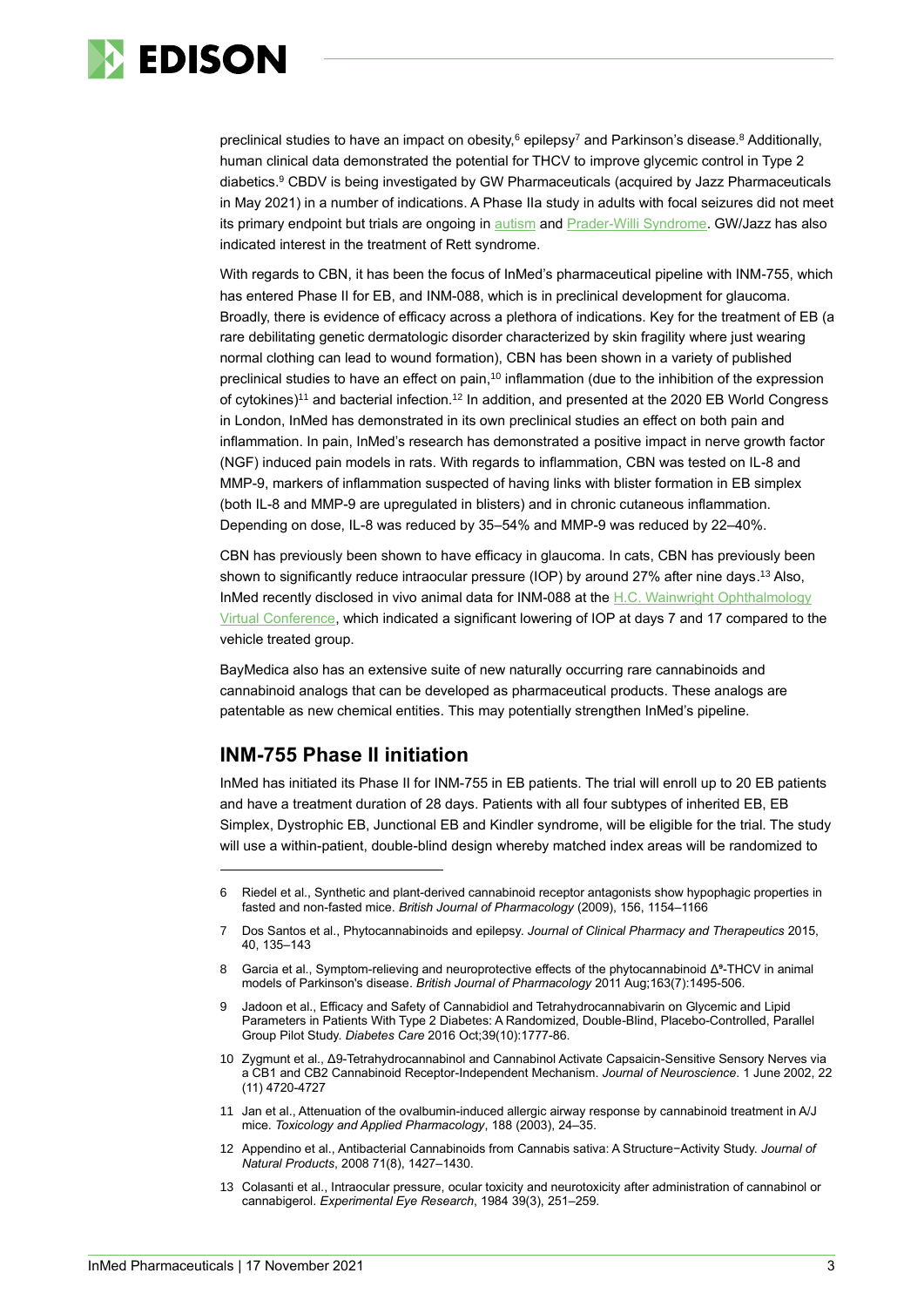

be treated with either INM-755 or a vehicle cream. Current expectations are for the trial to complete enrollment in approximately a year. The study is expected to take place at 11 sites across seven countries, including Austria, Germany, Greece, France, Italy, Israel and Serbia. Clinical Trial Agreements are fully executed with five sites and patient screening is underway at the first site. The company is seeking to expand the study into Spain, which would add an eighth country and two more sites to the list.

## **Valuation**

We have adjusted our valuation to US\$290m or US\$20.53 per basic share, from US\$293m or US\$24.24 per basic share. This is mainly due to a higher number of shares outstanding following the share issuance as a result of the closure of the BayMedica acquisition. Also, there was a decline in net cash. We expect to add BayMedica's commercial product, CBC, to the valuation once we have additional clarity of the economics of that business, which will likely occur at the next earnings release.

|  | <b>Exhibit 1: InMed valuation</b> |  |
|--|-----------------------------------|--|
|  |                                   |  |

| Program                                                         | <b>Stage</b> | Probability of<br><b>SUCCESS</b> | Launch year | Peak sales<br>(US\$m) | rNPV<br>(US\$m) |
|-----------------------------------------------------------------|--------------|----------------------------------|-------------|-----------------------|-----------------|
| Biosynthesis (manufacturing)                                    | Development  | 23%                              | 2022        | 1.243                 | \$224           |
| <b>INM-755</b>                                                  | Phase II     | 20%                              | 2026        | 313                   | \$51            |
| Total                                                           |              |                                  |             |                       | \$274.9         |
| \$15.4<br>Net cash and equivalents (As of 30 September) (US\$m) |              |                                  |             |                       |                 |
| Total firm value (US\$m)                                        |              |                                  |             | \$290.29              |                 |
| Total basic shares (m)                                          |              |                                  |             | 14.14                 |                 |
| Value per basic share (US\$)                                    |              |                                  |             | \$20.53               |                 |
| Options and warrants (m)                                        |              |                                  |             |                       | 7.7             |
| Total diluted shares (m)                                        |              |                                  |             | 21.9                  |                 |
| Value per diluted share (US\$)                                  |              |                                  |             | \$13.28               |                 |
| Source: Edison Investment Research                              |              |                                  |             |                       |                 |

## **Financials**

InMed reported a net loss of US\$3.0m in Q1 of FY22 (the period ending 30 September 2021), up from US\$1.6m in the same period a year ago due to higher SG&A and R&D spending. We have kept our R&D estimates the same but have increased SG&A forecasts by US\$0.9m and US\$1.0m in FY22 and FY23, respectively. Note that these estimates do not include BayMedica. We will update our model once we have a better understanding of the details of the BayMedica business.

InMed had US\$15.4m in cash and marketable securities at 30 September 2021. We continue to forecast US\$11m being raised (modelled as illustrative debt) in FY23, though the exact funding requirement will depend on the overall expense level for the combined company.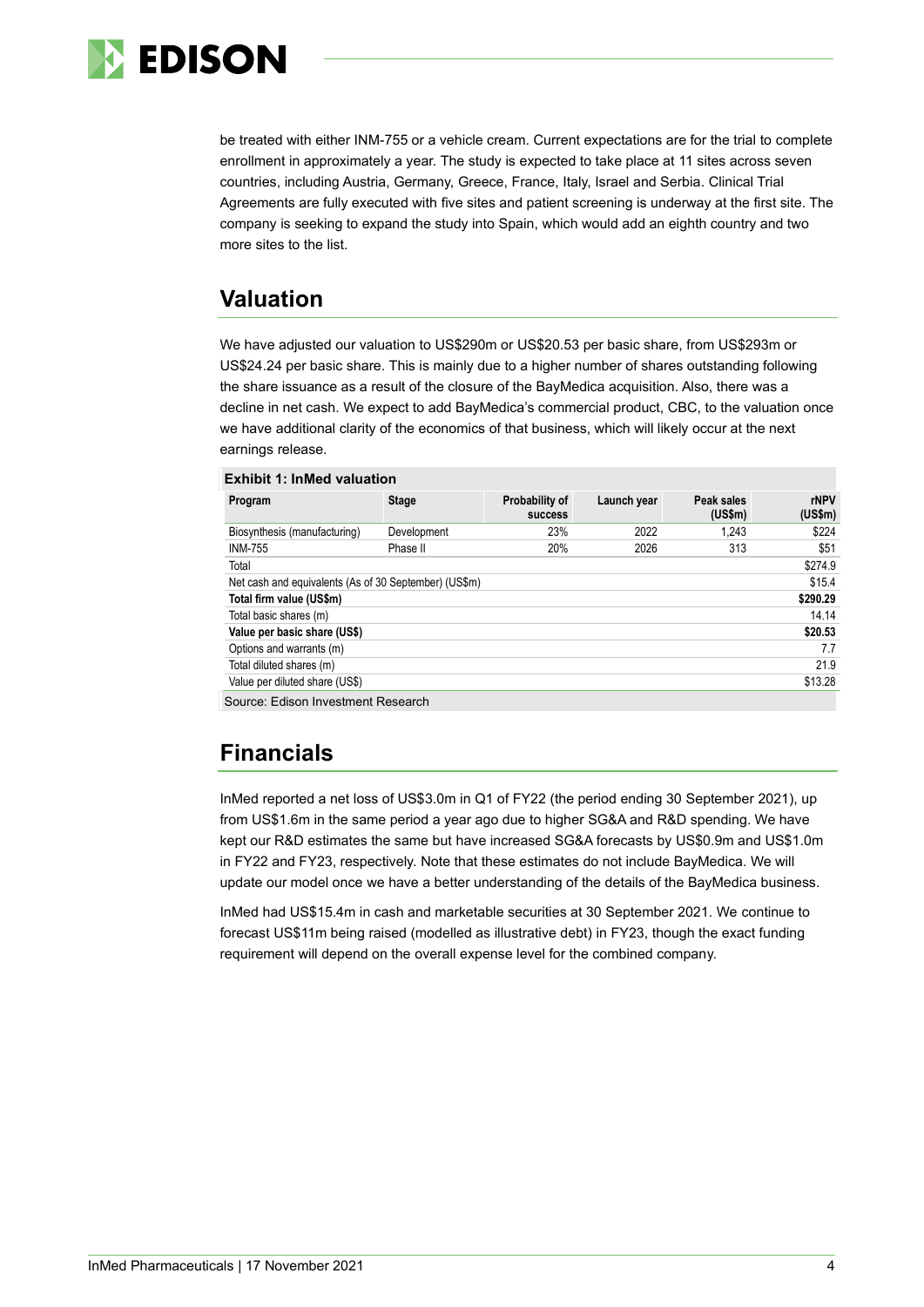

### **Exhibit 2: Financial summary**

|                                                    | <b>US\$'000s</b> | 2020                | 2021                 | 2022e                       | 2023e               |
|----------------------------------------------------|------------------|---------------------|----------------------|-----------------------------|---------------------|
| Year end 30 June                                   |                  | <b>US GAAP</b>      | <b>US GAAP</b>       | <b>US GAAP</b>              | <b>US GAAP</b>      |
| <b>PROFIT &amp; LOSS</b>                           |                  |                     |                      |                             |                     |
| Revenue                                            |                  | $\mathbf{0}$        | $\mathbf{0}$         | $\mathbf{0}$                | $\pmb{0}$           |
| Cost of Sales<br><b>Gross Profit</b>               |                  | 0<br>0              | 0<br>0               | $\mathbf 0$<br>$\mathbf{0}$ | 0<br>0              |
| Research and development                           |                  | (5, 811)            | (5, 338)             | (8,007)                     | (5, 285)            |
|                                                    |                  |                     |                      |                             |                     |
| Selling, general & administrative<br><b>EBITDA</b> |                  | (3, 227)<br>(9,038) | (4, 479)<br>(9, 817) | (5, 574)<br>(13, 582)       | (5,797)<br>(11,082) |
| Operating Profit (before amort. and except.)       |                  | (9, 151)            | (9,938)              | (13,696)                    | (11, 196)           |
| Intangible Amortisation                            |                  | 0                   | 0                    | 0                           | 0                   |
| Exceptionals/Other                                 |                  | 82                  | (163)                | (84)                        | (87)                |
| <b>Operating Profit</b>                            |                  | (9,069)             | (10, 101)            | (13, 780)                   | (11, 284)           |
| Net Interest and financial expense                 |                  | 130                 | (344)                | 5                           | (939)               |
| Other (change in fair value of warrants)           |                  | 0                   | 243                  | $\Omega$                    | 0                   |
| Profit Before Tax (norm)                           |                  | (9,021)             | (10, 283)            | (13,690)                    | (12, 136)           |
| Profit Before Tax (IFRS)                           |                  | (8,939)             | (10, 203)            | (13, 775)                   | (12, 223)           |
| Tax                                                |                  | 0                   | 0                    | 0                           | 0                   |
| Deferred tax                                       |                  | 0                   | 0                    | $\mathbf{0}$                | 0                   |
| Profit After Tax (norm)                            |                  | (9,021)             | (10, 283)            | (13,690)                    | (12, 136)           |
| Profit After Tax (IFRS)                            |                  | (8,939)             | (10, 203)            | (13, 775)                   | (12, 223)           |
| Average Number of Shares Outstanding (m)           |                  | 5.2                 | 6.7                  | 13.7                        | 14.5                |
| EPS - normalised (c)                               |                  | (172.80)            | (153.02)             | (99.78)                     | (83.44)             |
| EPS - GAAP (US\$)                                  |                  | (1.71)              | (1.52)               | (1.00)                      | (0.84)              |
| Dividend per share (c)                             |                  | 0.0                 | 0.0                  | 0.0                         | 0.0                 |
| Gross Margin (%)                                   |                  | N/A                 | N/A                  | N/A                         | N/A                 |
| EBITDA Margin (%)                                  |                  | N/A                 | N/A                  | N/A                         | N/A                 |
| Operating Margin (before GW and except.) (%)       |                  | N/A                 | N/A                  | N/A                         | N/A                 |
|                                                    |                  |                     |                      |                             |                     |
| <b>BALANCE SHEET</b>                               |                  |                     |                      |                             |                     |
| <b>Fixed Assets</b>                                |                  | 1,490               | 1,403                | 1,267                       | 1,163               |
| Intangible Assets                                  |                  | 1,087               | 1,062<br>327         | 1,037<br>221                | 1,037               |
| Tangible Assets<br>Other                           |                  | 403<br>0            | 15                   | 9                           | 117<br>9            |
| <b>Current Assets</b>                              |                  | 6,312               | 8,378                | 5,597                       | 4,948               |
| <b>Stocks</b>                                      |                  | 0                   | 0                    | 0                           | 0                   |
| Debtors                                            |                  | 45                  | 12                   | 15                          | 15                  |
| Cash                                               |                  | 5,848               | 7,410                | 5,010                       | 4,360               |
| Other                                              |                  | 419                 | 957                  | 572                         | 572                 |
| <b>Current Liabilities</b>                         |                  | (1,676)             | (2, 215)             | (1, 927)                    | (1, 927)            |
| Creditors                                          |                  | (1,676)             | (2, 215)             | (1, 927)                    | (1, 927)            |
| Short term borrowings                              |                  | 0                   | 0                    | 0                           | 0                   |
| Long Term Liabilities                              |                  | (248)               | (189)                | (179)                       | (11, 179)           |
| Long term borrowings                               |                  | 0                   | 0                    | 0                           | (11,000)            |
| Other long term liabilities                        |                  | (248)               | (189)                | (179)                       | (179)               |
| <b>Net Assets</b>                                  |                  | 5,878               | 7,377                | 4,759                       | (6,995)             |
| <b>CASH FLOW</b>                                   |                  |                     |                      |                             |                     |
| Operating Cash Flow                                |                  | (7, 375)            | (10, 151)            | (13,031)                    | (11, 640)           |
| Net Interest                                       |                  | 0                   | 360                  | 0                           | 0                   |
| Tax                                                |                  | 0                   | $\pmb{0}$            | $\pmb{0}$                   | 0                   |
| Capex                                              |                  | (43)                | (2)                  | (2)                         | (10)                |
| Acquisitions/disposals                             |                  | 0                   | 0                    | 0                           | 0                   |
| Financing                                          |                  | (31)                | 10,855               | 10.885                      | 0                   |
| <b>Dividends</b>                                   |                  | 0                   | 0                    | 0                           | 0                   |
| Other                                              |                  | 1                   | $\mathbf{0}$         | (250)                       | 0                   |
| Net Cash Flow                                      |                  | (7, 448)            | 1,062                | (2, 398)                    | (11, 650)           |
| Opening net debt/(cash)                            |                  | (13, 784)           | (5,848)              | (7, 409)                    | (5,010)             |
| HP finance leases initiated                        |                  | 0                   | $\mathbf{0}$         | $\mathbf{0}$                | 0                   |
| Exchange rate movements                            |                  | 416                 | (495)                | 0                           | 0                   |
| Other                                              |                  | (905)               | 994                  | (1)                         | $\mathbf{0}$        |
| Closing net debt/(cash)                            |                  | (5,848)             | (7, 409)             | (5,010)                     | 6,640               |
| Edinon Invootment Pensons                          |                  |                     |                      |                             |                     |

Source: company reports, Edison Investment Research